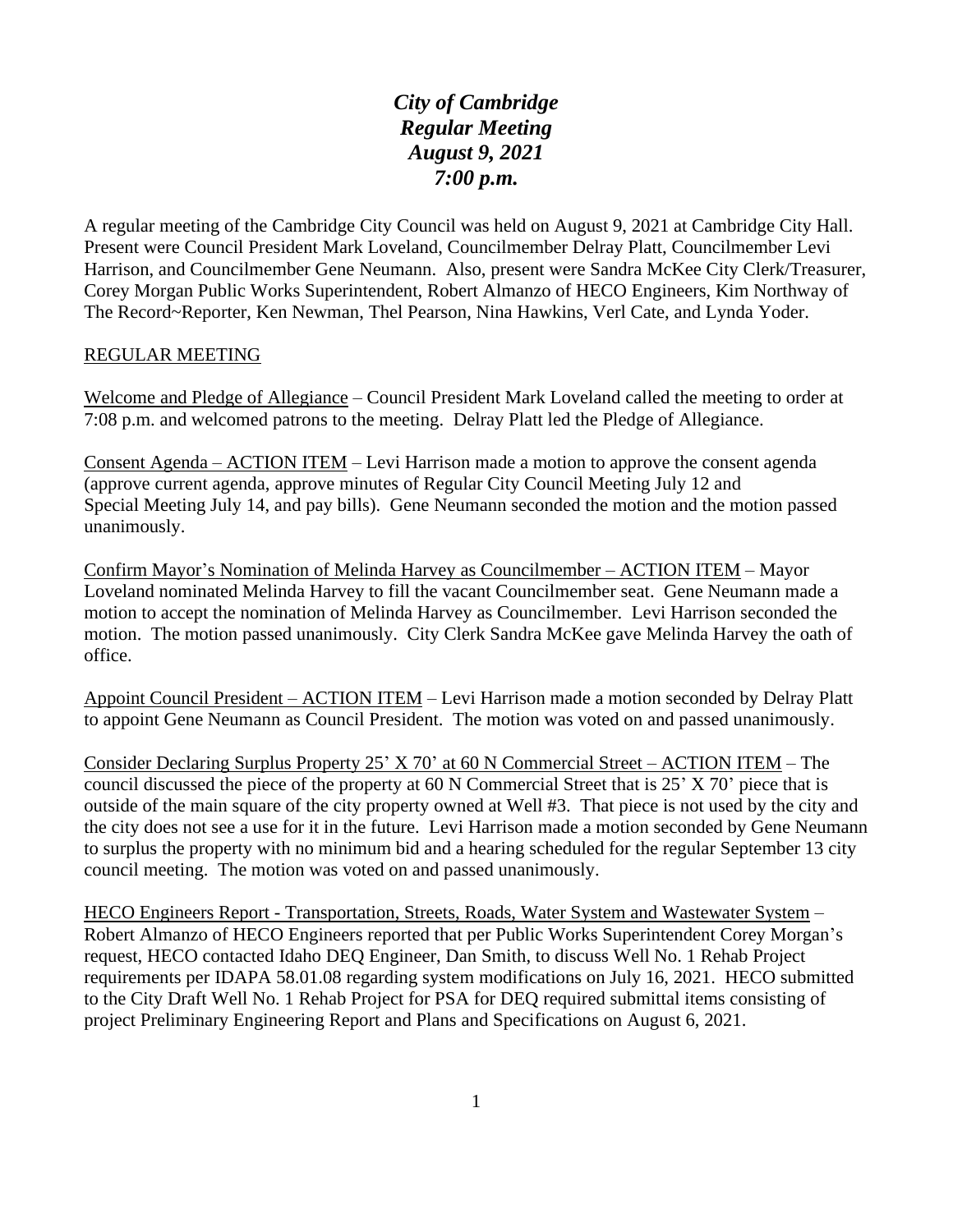Approve Design 2nd Street Project – ACTION ITEM – Robert Almanzo of HECO Engineers reported that the design of the  $2<sup>nd</sup>$  Street Project is in the QC step and will be submitted by the end of the week to the city to consider.

Well 1 Water Project Revised, HECO Cost Estimate for Substantial Modification on Water Project and American Rescue Funds – ACTION ITEM – Public Works Superintendent Corey Morgan reviewed the Well #1 Rehab Project with the council. As per DEQ the project is a material modification to the wellhouse and therefore requires several DEQ submittals for review and approval. Since the proposed work was generally covered under a previously approved PER for the arsenic removal system, DEQ is requesting a brief PER update to outline exactly what work will be completed and also outline any changes proposed from the original PER. After that, plans and specifications for the work can be submitted for review and approval, at which time the project can be constructed. A Professional Services Agreement to do this is needed. HECO Engineers presented a proposed agreement for \$39,947.00. After review and discussion of the PSA from HECO Engineers Levi Harrison made a motion to approve the Professional Services Agreement between the City of Cambridge and HECO Engineers for the Cambridge Well #1 Rehab Project. Gene Neumann seconded the motion and the motion passed unanimously. The city will look and see if any grants may be available to help on this.

Phone Booth Restoration – ACTION ITEM – City Clerk Sandra McKee reported that the city attorney had reviewed all of the documentation on the phone booth from the Hunters Inn and in his opinion the city can give the phone booth back to the owners of the property if they wish. Gene Neumann made a motion to return the phone booth to the property owners and Levi Harrison seconded the motion. The motion passed unanimously.

Approve Budget for 2021-2022 – FY2022 & Certification of Property Tax Levy – ACTION ITEM – Melinda Harvey made a motion to approve the budget for 2021-2022- FY2022 and Certification of Property Tax Levy. Levi Harrison seconded the motion and the motion passed unanimously.

Resolution #R1-2021 – Rates & Fee Schedule – ACTION ITEM – Levi Harrison made a motion to introduce and read Resolution #R1-2021 by title only under suspension of rules and regulations. The motion was seconded by Gene Neumann. City Clerk Sandra McKee took a roll call vote with Councilmember Neumann aye, Councilmember Harrison aye, Councilmember Harvey aye, and Councilmember Platt aye. The motion passed unanimously. Levi Harrison read Resolution #R1-2021 by title only. Levi Harrison then made a motion to pass Resolution #R1-2021 under suspension of rules and regulations on one reading by title only. Gene Neumann seconded the motion. The city clerk took a roll call vote with Councilmember Neumann aye, Councilmember Harrison aye, Councilmember Harvey aye, and Councilmember Platt aye. The motion and resolution passed unanimously.

Ordinance #1-2022 – Annual Appropriations Ordinance – ACTION ITEM – Levi Harrison made a motion to introduce and read Ordinance #1-2022 Annual Appropriations by title only under suspension of rules and regulations. The motion was seconded by Gene Neumann. City Clerk Sandra McKee took a roll call vote with Councilmember Neumann aye, Councilmember Harrison aye, Councilmember Harvey aye, and Councilmember Platt aye. The motion passed unanimously. Levi Harrison the read Ordinance #1-2022 by title only. Levi Harrison made a motion to suspend the rules and regulations and waive the 2<sup>nd</sup> and 3<sup>rd</sup> readings and vote on Ordinance #1-2022. Gene Neumann seconded the motion. The city clerk took a roll call vote with Councilmember Neumann aye, Councilmember Harrison aye,